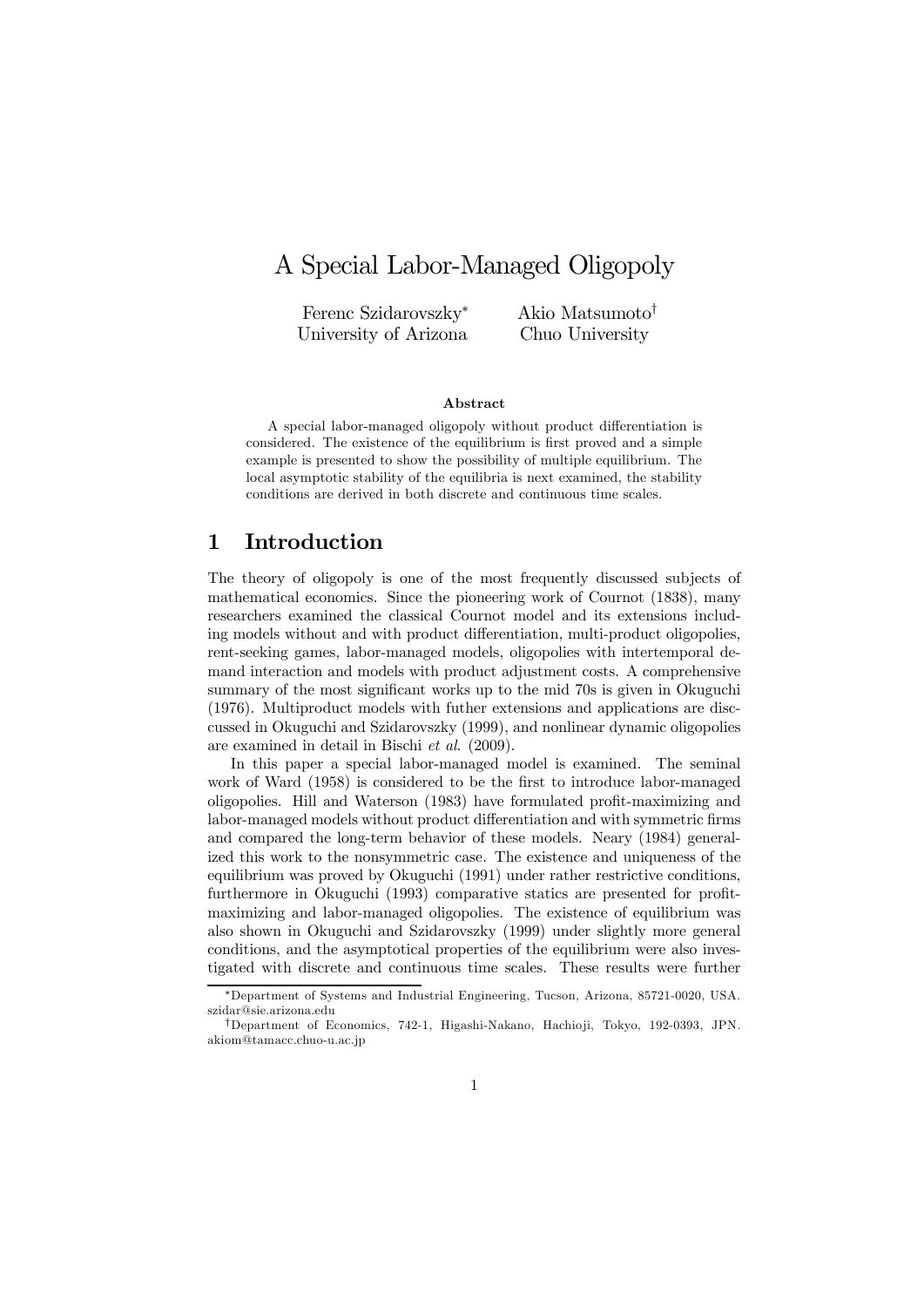generalized in Li and Szidarovszky (1999). Okuguchi and Szidarovszky (2008) have presented a general existence and uniqueness theorem for the equilibrium of labor-managed oligopolies.

In contrary to earlier works, the payoff functions are not concave and the strategy sets are not compact in the model to be presented in this paper, so general existence theorems cannot be used. This paper is organized as follows. In Section 2 the mathematical model will be presented and the existences of the equilibrium will be proved. The uniqueness of the equilibrium cannot be guaranteed in general as it will be demonstrated by a simple example. The local asymptotical stability of the equilibrium will be examined with discrete and continuous time scales in Section 3. Section 4 concludes the paper.

### 2 Mathematical Model and Existence Theorem

Consider a single product oligopoly without product differentiation. Let N denote the number of firms, and let  $L_k$  be the capacity limit of firm k. If  $x_k$ denotes the output of firm k and  $Q = \sum_{k=1}^{N} x_k$  is the output of the industry, then the price function is assumed to be  $f(Q) = A - BQ$  with  $A > 0$  and  $B > 0$ . In order to guarantee nonnegative price, we assume that  $A/B \geq \sum_{k=1}^{N} L_k$ . The amount of labor necessary for producing output  $x_k$  by firm k is denoted by  $h_k(x_k) = p_k x_k^2$ . Let  $d_k > 0$  be the fixed cost of firm k, and w the competitive wage rate. The surplus of firm  $k$  per unit labor is given as

$$
\varphi_k(x_1, ..., x_N) = \frac{x_k(A - Bx_k - BQ_k) - wp_k x_k^2 - d_k}{p_k x_k^2},
$$
\n(1)

where  $Q_k = \sum_{\ell \neq k} x_{\ell}$  is the output of the rest of the industry. With these notations, an N-person game can be defined in which the set of strategies of player k is the closed interval  $[0, L_k]$  and its payoff function is  $\varphi_k$ . Notice that  $\varphi_k \to -\infty$  as  $x_k \to 0$ , so  $\varphi_k$  is not defined for  $x_k = 0$ .

The best response of firm k can be obtained by maximizing  $\varphi_k$  with fixed value of  $Q_k$ . Since

$$
\varphi_k(x_1, ..., x_N) = \frac{A - BQ_k}{p_k x_k} - \frac{d_k}{p_k x_k^2} - \left(\frac{B}{p_k} + w\right),
$$

we have

$$
\frac{\partial \varphi_k}{\partial x_k} = -\frac{A - BQ_k}{p_k x_k^2} + \frac{2d_k}{p_k x_k^3}
$$
  
= 
$$
\frac{1}{p_k x_k^3} (2d_k - (A - BQ_k)x_k).
$$
 (2)

Therefore  $\varphi_k$  increases as  $x_k < 2d_k/(A-BQ_k)$ , decreases if  $x_k > 2d_k/(A-BQ_k)$ , so the best response of firm  $k$  is the following:

$$
R_k(Q_k) = \begin{cases} x_k^* & \text{if } x_k^* \le L_k \\ L_k & \text{otherwise,} \end{cases}
$$
 (3)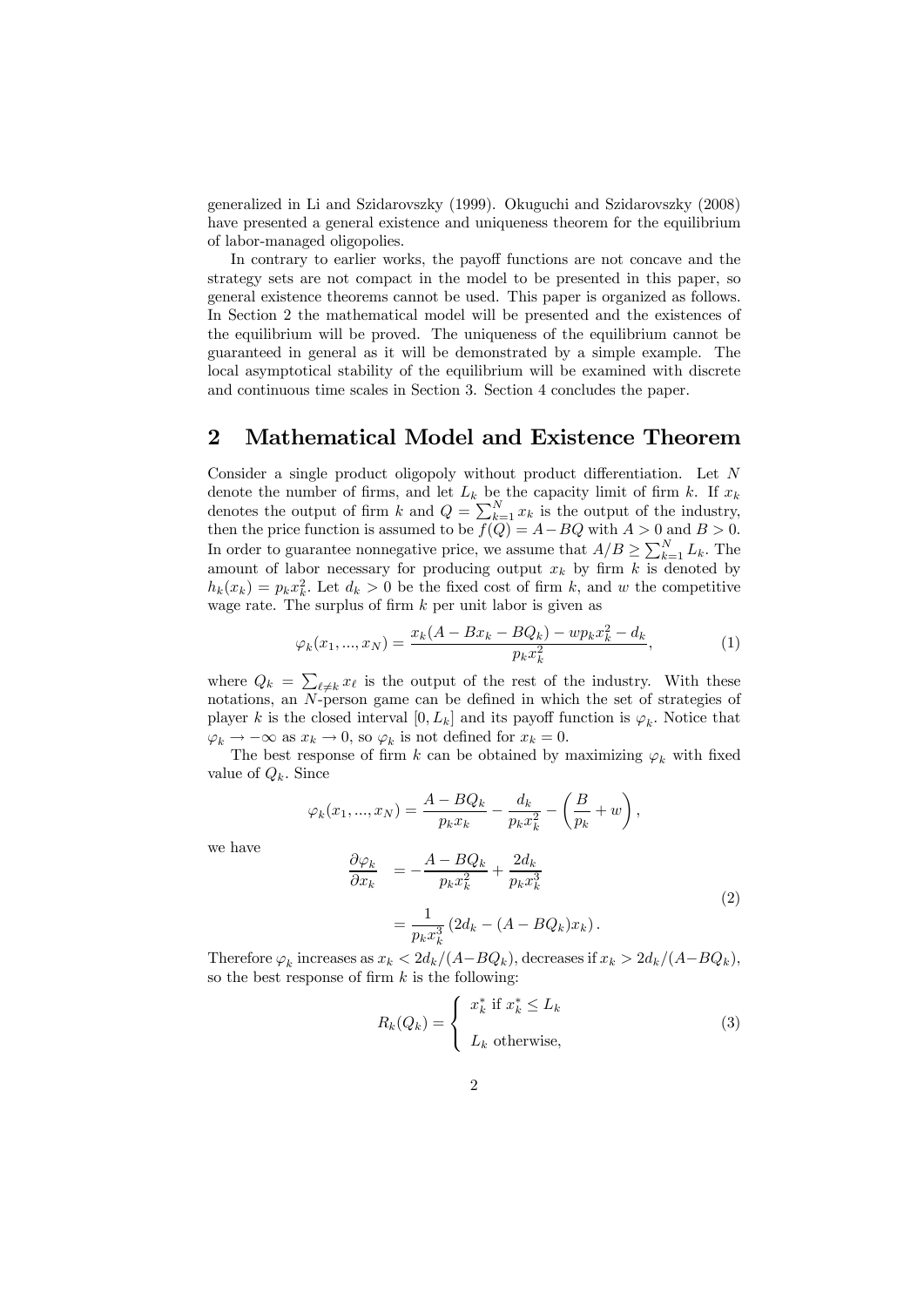where

$$
x_k^* = \frac{2d_k}{A - BQ_k}.
$$

The first case occurs when

$$
Q_k \le \frac{AL_k - 2d_k}{BL_k}.
$$

The graph of  $R_k$  is shown in Figure 1.



Figure 1. Piecewise continuous best response curve

Notice that the best response mapping  $\Big(R_1\left(\sum_{\ell\neq 1}x_\ell\right),...,R_N\left(\sum_{\ell\neq N}x_\ell\right)\Big)$ maps the compact, convex set  $\prod_{k=1}^{N} [0, L_k]$  into itself, and since it is continuous, the Brouwer fixed point theorem guarantees the existence of at least one fixed point.

Similarly to classical Cournot models, we can present a constructive existence proof which can be also used to compute the equilibria.

If  $Q$  denotes the total output of the industry, then from  $(3)$ , we have

$$
x_k^* = \frac{2d_k}{A - BQ + Bx_k^*}
$$

in the first case, so  $x_k^*$  solves the quadratic equation

$$
Bx_k^{*2} + (A - BQ)x_k^* - 2d_k = 0
$$
\n<sup>(4)</sup>

and therefore

$$
x_k^* = \frac{-(A - BQ) + \sqrt{(A - BQ)^2 + 8Bd_k}}{2B}.
$$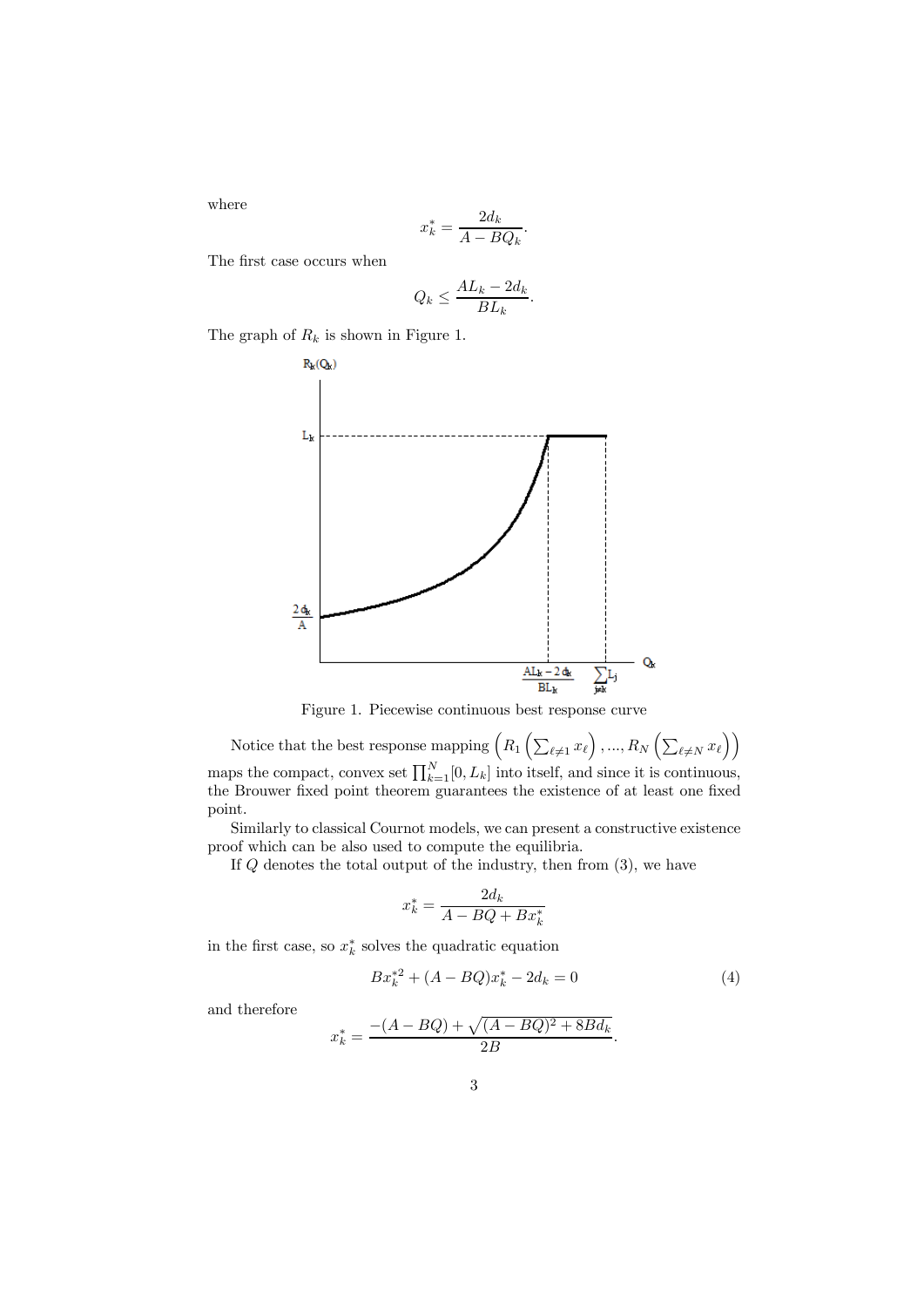Hence the best response of firm  $k$  can be rewritten as

$$
\bar{R}_k(Q) = \begin{cases} x_k^* \text{ if } x_k^* \le L_k, \\ L_k \text{ otherwise.} \end{cases}
$$
 (5)

From (4) we conclude that  $\bar{R}'_k(Q) = 0$  or

$$
\bar{R}'_k(Q) = \frac{1}{2B} \left( B - \frac{2(A - BQ)B}{2\sqrt{(A - BQ)^2 + 8Bd_k}} \right)
$$

$$
= \frac{1}{2} \left( 1 - \frac{A - BQ}{\sqrt{(A - BQ)^2 + 8Bd_k}} \right)
$$

implying that in this case

$$
0 < \bar{R}'_k(Q) \le \frac{1}{2}.
$$

In the second case of (5),  $\overline{R}_{k}''(Q) = 0$  and in the first case the sign of  $\overline{R}_{k}''(Q)$ is the same as the sign of the following expression:

$$
-\left\{(-B)\sqrt{(A-BQ)^2+8Bd_k}-(A-BQ)\frac{2(A-BQ)(-B)}{2\sqrt{(A-BQ)^2+8Bd_k}}\right\},\,
$$

which is the same as the sign of

$$
(A - BQ)^{2} + 8Bd_{k} - (A - BQ)^{2} = 8Bd_{k} > 0.
$$

Therefore in the first case of (5),  $\bar{R}_k(Q)$  strictly increases and is strictly convex, and its graph has a similar shape as  $R_k(Q_k)$  shown in Figure 1. The equilibrium industry output is the solution of equation

$$
\sum_{k=1}^{N} \bar{R}_k(Q) - Q = 0.
$$
\n(6)

The left hand side is continuous, at  $Q = 0$  it is nonnegative and at  $Q = \sum_{k=1}^{N} L_k$ it is nonpositive implying the existence of at least one equilibrium.

The uniqueness of the equilibium cannot be guaranteed as it is shown in the following example.

**Example 1.** Let  $N \ge 3$  be arbitrary,  $L_k = 4$ ,  $d_k = 8.5$  for all  $k$ ,  $A = 12$  and  $B = \frac{2}{N-1}$ . Clearly all conditions are satisfied:  $A > 0$ ,  $B > 0$  and

$$
\sum_{k=1}^{N} L_k = 4N \le \frac{A}{B} = 6(N-1).
$$

We can show that both

$$
\bar{x}_k^S = 3 - \sqrt{0.5}
$$
 and  $\bar{x}_k^M = 3 + \sqrt{0.5}$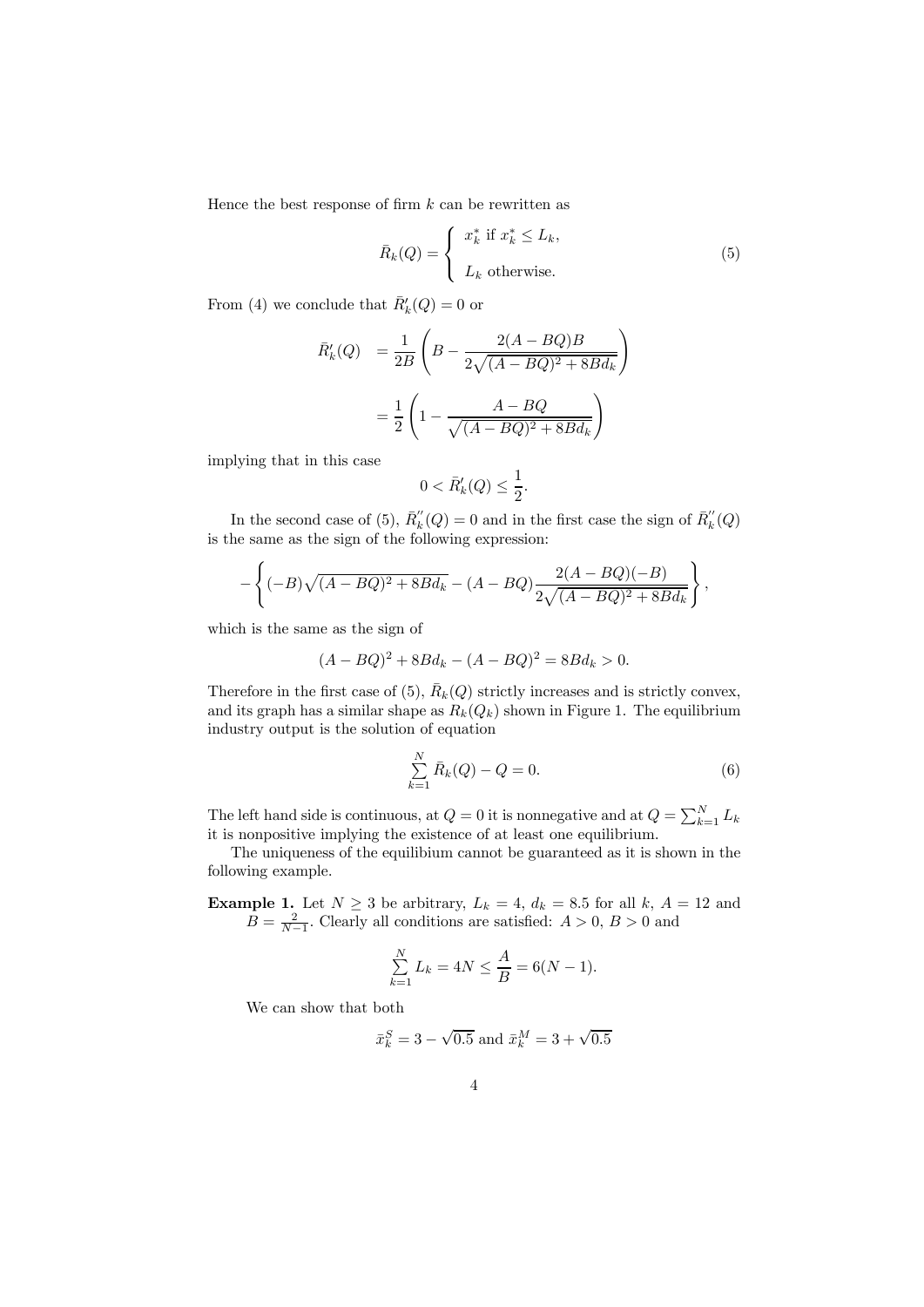are symmetric interior equilibria. Notice first that for all  $k$ ,

$$
0 < \bar{x}_k^S < L_k \text{ and } 0 < \bar{x}_k^M < L_k,
$$

and they satisfy the best response equations  $x_k = R_k(Q_k)$ , since

$$
\bar{Q}_k^S = (N-1)(3-\sqrt{0.5})
$$
 and  $\bar{Q}_k^M = (N-1)(3+\sqrt{0.5})$ ,

furthermore in these cases

$$
R_k(\bar{Q}_k) = \frac{2d_k}{A - B\bar{Q}_k} = \frac{17}{12 - 2(3 \mp \sqrt{0.5})} = 3 \mp \sqrt{0.5} = \bar{x}_k.
$$

It can be also shown that  $\bar{x}_k^L = L_k$  is a symmetric boundary equilibrium, since in this case the second case of (3) occurs:

$$
x_k^* = \frac{17}{12 - \frac{2}{N-1}4(N-1)} = \frac{17}{4} > 4 = L_k.
$$

## 3 Local Stability Analysis

From equation (3) we see that  $R'_k(Q_k)=0$  or

$$
R'_k(Q_k) = \frac{2d_k B}{(A - BQ_k)^2}.
$$
\n(7)

Consider the second case. At the best response

$$
R'_k(Q_k) = \frac{x_k^{*2}B}{2d_k} = \frac{2d_k - (A - BQ)x_k^*}{2d_k},
$$

where we used equation (4). This expression implies that

$$
0 < R'_k(Q_k) \le 1.
$$

Consider first continuous time scales and assume that the firms use adaptive adjustment toward best responses. Then their outputs satisfy the differential equation system

$$
\dot{x}_k = K_k \left( R_k \left( \sum_{\ell \neq k}^N x_\ell \right) - x_k \right) \text{ for } k = 1, 2, ..., N,
$$
 (8)

where  $K_k > 0$  is the speed of adjustment of firm k. The equilibria of the labormanaged oligopoly game coincide with the steady states of this system. The local asymptotic stability of this system can be examined by linearization. The Jacobian has the special form

$$
\mathbf{J} = \begin{pmatrix} -K_1 & K_1 \bar{r}_1 & \cdot & K_1 \bar{r}_1 \\ K_2 \bar{r}_2 & -K_2 & \cdot & K_2 \bar{r}_2 \\ \cdot & \cdot & \cdot & \cdot \\ K_N \bar{r}_N & K_N \bar{r}_N & \cdot & -K_N \end{pmatrix} = \mathbf{D} + \mathbf{a} \mathbf{1}^T,
$$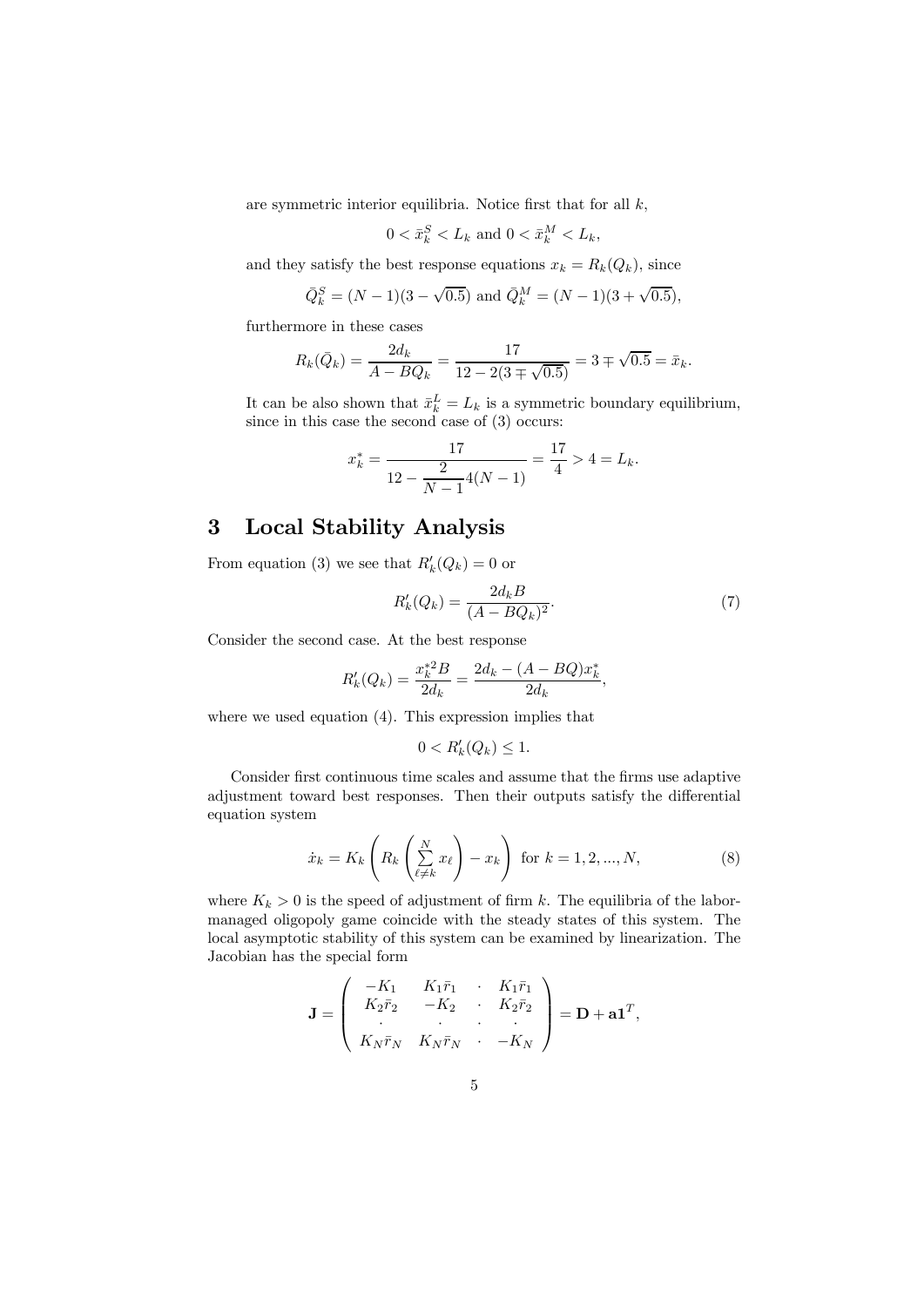where  $\bar{r}_k$  is the value of  $R'_k$  at the equilibrium,

$$
\mathbf{D} = diag(-K_1(1 + \bar{r}_1), ..., -K_N(1 + \bar{r}_N)),
$$
  

$$
\mathbf{a} = (K_1 \bar{r}_1, ..., K_N \bar{r}_N)^T
$$

and

$$
\mathbf{1}^T = (1, ..., 1).
$$

The characteristic polynomial of this matrix can be written in the following form:

$$
\varphi(\lambda) = \det(\mathbf{D} + \mathbf{a}\mathbf{1}^T - \lambda \mathbf{I})
$$
  
= 
$$
\det(\mathbf{D} - \lambda \mathbf{I}) \det(\mathbf{I} + (\mathbf{D} - \lambda \mathbf{I})^{-1} \mathbf{a}\mathbf{1}^T)
$$
  
= 
$$
\prod_{k=1}^{N} (-K_k(1 + \bar{r}_k) - \lambda) \left(1 - \sum_{k=1}^{N} \frac{K_k \bar{r}_k}{K_k(1 + \bar{r}_k) + \lambda}\right).
$$
 (9)

For the sake of simplicity, we assume that the  $K_k(1 + \bar{r}_k)$  values are different, the other case can be discussed in the same way. The eigenvalues are  $\lambda =$  $-K_k(1 + \bar{r}_k) < 0$  and the roots of equation

$$
g(\lambda) = \sum_{k=1}^{N} \frac{K_k \bar{r}_k}{K_k (1 + \bar{r}_k) + \lambda} - 1 = 0.
$$
 (10)

It is easy to see that

$$
\lim_{\lambda \to \pm \infty} g(\lambda) = -1, \quad \lim_{\lambda \to -K_k(1 + \bar{r}_k) \pm 0} g(\lambda) = \pm \infty
$$

and

$$
g'(\lambda) = \sum_{k=1}^{N} \frac{-K_k \bar{r}_k}{(K_k(1 + \bar{r}_k) + \lambda)^2} < 0,
$$

so  $g$  strictly decreases locally. All poles are negative, and since equation (10) is equivalent to a polynomial equation of degree  $N$ , there are  $N$  real or complex roots. There is one root between each adjacent pair of poles and one additional root after the largest pole. So we found all roots, they are real, and they are negative if  $g(0) < 0$  or

$$
\sum_{k=1}^{N} \frac{\bar{r}_k}{1 + \bar{r}_k} < 1. \tag{11}
$$

Consider next discrete time scales. Then system (9) is replaced by the following system of difference equations:

$$
x_k(t+1) = x_k(t) + K_k \left( R_k \left( \sum_{\ell \neq k}^N x_\ell(t) \right) - x_k(t) \right) \text{ for } k = 1, 2, ..., N, \quad (12)
$$

where  $0 < K_k \leq 1$ . The Jacobian of this system is  $\mathbf{I} + \mathbf{J}$ , the eigenvalues of which are inside the unit circle if the eigenvalues of J are between −2 and 0 which is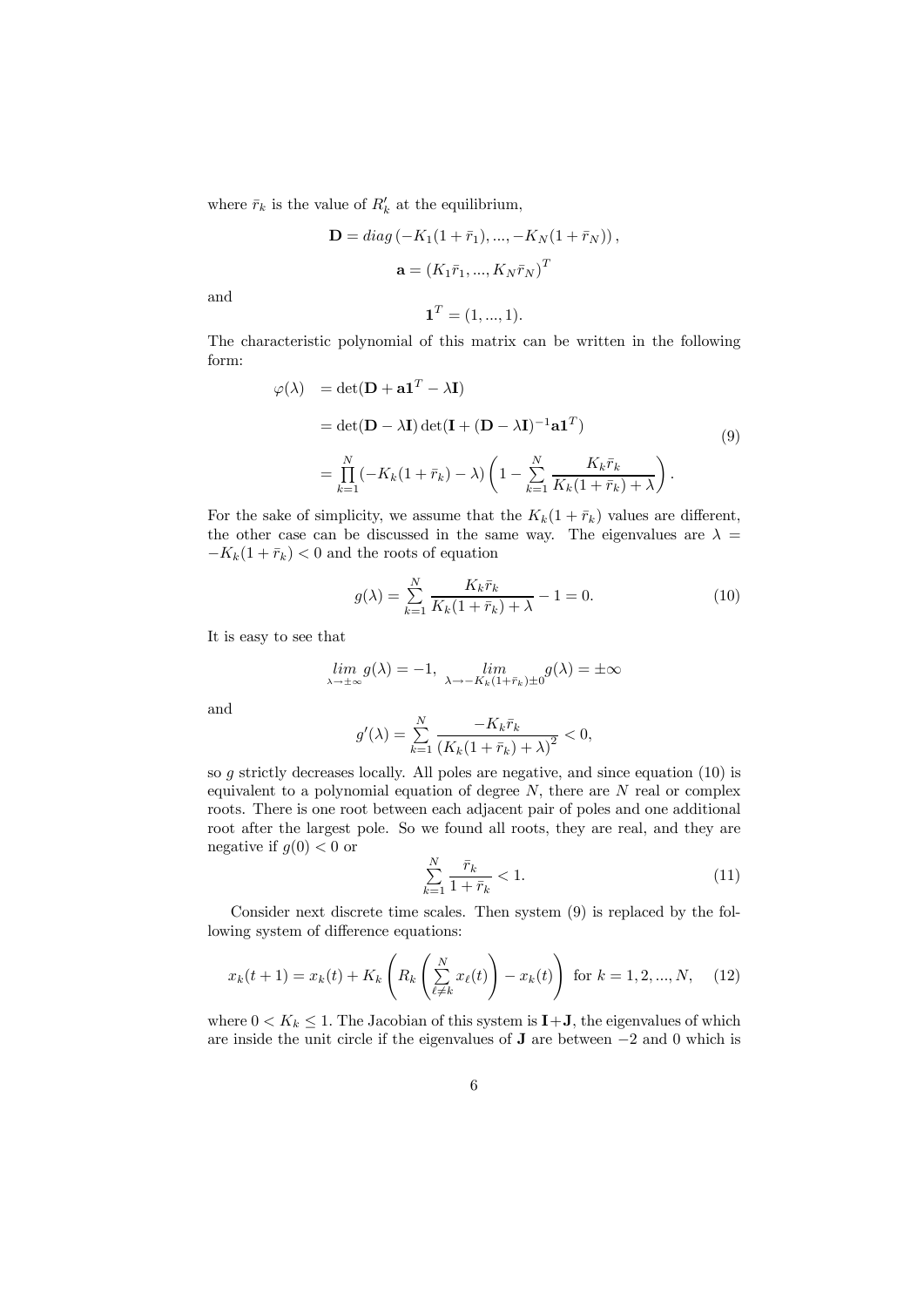the case if all poles are larger than  $-2$  and  $g(0) < 0$ . These conditions can be rewritten as

$$
K_k(1 + \bar{r}_k) < 2\tag{13}
$$

and

$$
\sum_{k=1}^{N} \frac{\bar{r}_k}{1 + \bar{r}_k} < 1. \tag{14}
$$

Notice first that the stability condition  $(11)$  (or  $(14)$ ) does not depend on the speeds of the adjustments of the firms. They are satisfied if the  $\bar{r}_k$  derivative values are sufficiently small. Since  $0 < \bar{r}_k \leq 1$  and by resonable assumption  $0 < K_k \leq 1$ , condition (13) is almost always satisfied. The only exception is the case of best response dynamics with  $Q = A/B$  where all firms receive zero price. This is a very unrealistic equilibrium. Hence the stability conditions for discrete time and continuous time systems are identical. In the case of duopolies and  $Q \neq A/B$ , condition (11) (or (14)) holds, since  $\bar{r}_k/(1 + \bar{r}_k) < 1/2$ , showing the local asymptotic stability of the equilibrium with both constinuous and discrete time scales.

If  $N \geq 3$ , the model may have multiple equilibria and the local stability of these equilibria may not be guaranteed as shown in the following example.

**Example 2.** Take  $N = 3$ . The model specified in Example 1 has three equilibria:

$$
\bar{x}_k^S=3-\sqrt{0.5},~\bar{x}_k^M=3+\sqrt{0.5}
$$
 and  $\bar{x}_k^L=L_k$ 

which we call the smallest, middle and largest equilibria. It is apparent that the largest equilibrium is locally stable as  $R'_k(Q_k)=0$ . To examine the stability of the other two equilibria, we calculate the derivative values evaluated at the equilibria,

$$
\bar{r}_k^S = \frac{17}{(6+\sqrt{2})^2} \simeq 0.31 \text{ and } \bar{r}_k^M = \frac{17}{(-6+\sqrt{2})^2} \simeq 0.81.
$$

According to (11) (or (14)), the smallest equilibrium is locally stable whereas the middle equilibrium is locally unstable.

Example 2 confirms the local stability of the smallest and the largest equilibrium but does not say anything about the global behavior of the trajectories. The basin of attraction for the discrete dynamic system  $(12)$  with  $N = 3$ .  $K_k = 0.8$  for all k and  $x_3(0) = 5.1$  is illustrated in Figure 2. The shape of the basin depends on the value of  $x_3(0)$ . It is the set of points in the output space  $(x_1, x_2)$  such that initial points chosen in the red (darker) region converges to the smallest equilibrium and those in the blue (lighter) region evolve to the largest equilibrium. We choose two points, denoted as  $a$  in the red region and  $b$ in the blue region in Figure 2A, and perform numerical simulations to confirm the convergence, which are depicted in Figure 2B. In particular, although the initial point  $a$  is close to  $b$ , the trajectory starting at point  $a$  eventually converges to the smallest equilibrium and so does the trajectory starting at point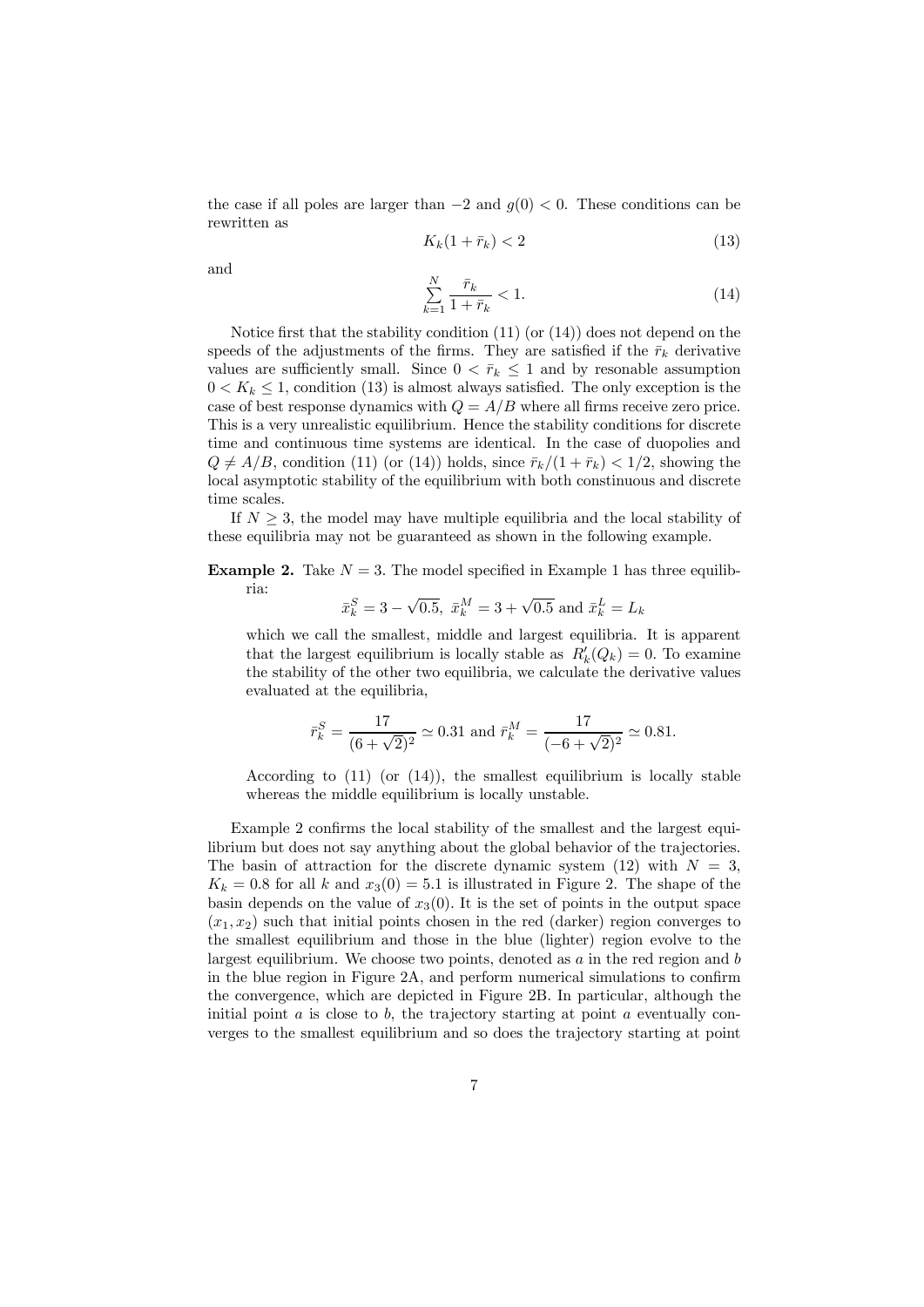b to the largest equiliubrium.



Figure 2. Global stability

# 4 Conclusions

The existence of a special labor-managed oligopoly is proved by using fixed point theorems and also by introducing a solution algorithm. The uniqueness of the equilibrium is not guaranteed in general. Conditions are derived for the local asymptotical stability of the equilibrium, and a simple numerical example illustrates the theoretical results.